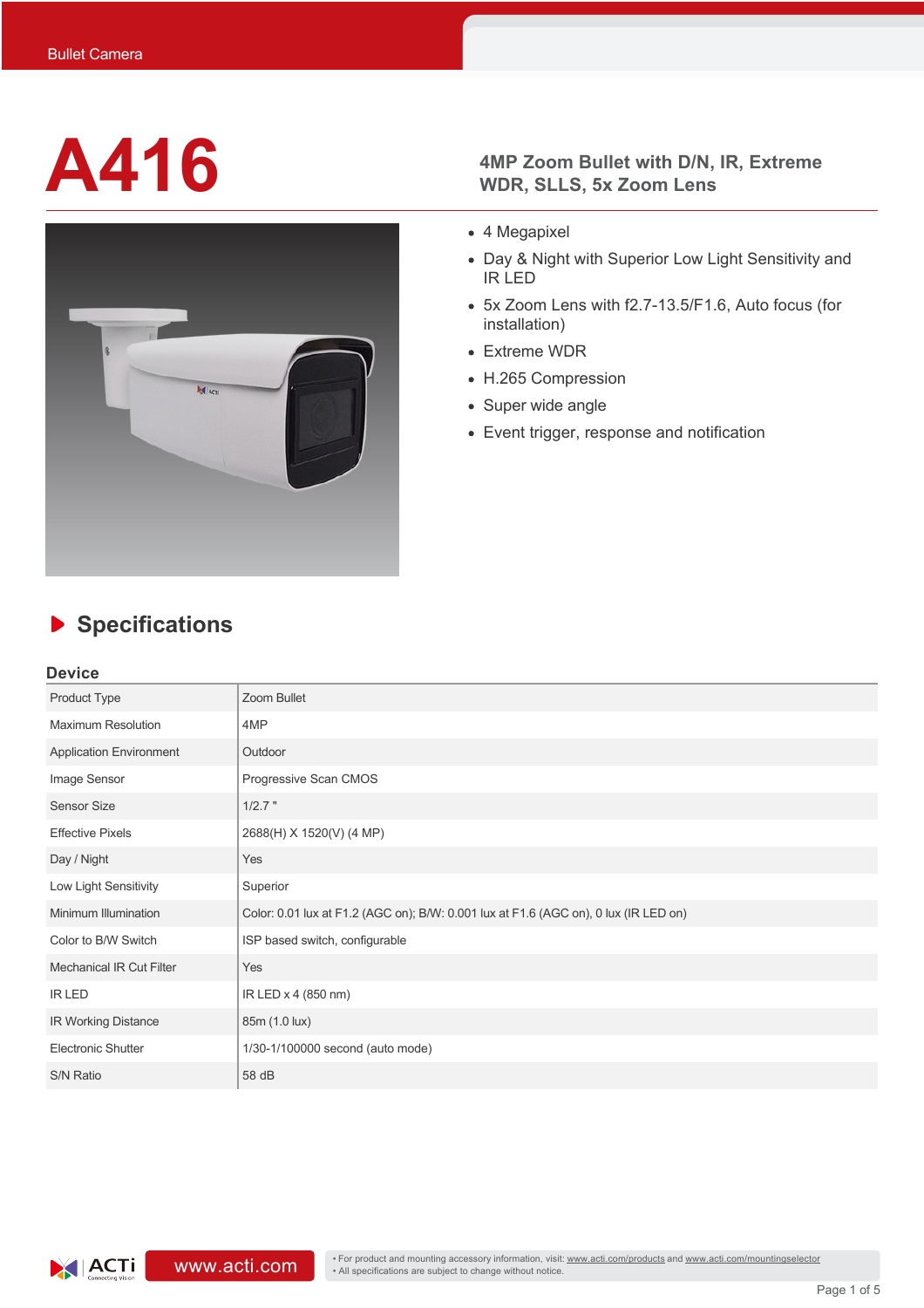### **Lens**

| Lens                                 |                                                                                                                                                                                                                                                                                                                                                                                                                                                                                             |  |  |  |
|--------------------------------------|---------------------------------------------------------------------------------------------------------------------------------------------------------------------------------------------------------------------------------------------------------------------------------------------------------------------------------------------------------------------------------------------------------------------------------------------------------------------------------------------|--|--|--|
| Focal Length                         | Zoom, f2.7-13.5mm                                                                                                                                                                                                                                                                                                                                                                                                                                                                           |  |  |  |
| Aperture                             | F1.6                                                                                                                                                                                                                                                                                                                                                                                                                                                                                        |  |  |  |
| Zoom Ratio                           | 5x optical                                                                                                                                                                                                                                                                                                                                                                                                                                                                                  |  |  |  |
| Zoom Application                     | Camera Installation                                                                                                                                                                                                                                                                                                                                                                                                                                                                         |  |  |  |
| Iris                                 | <b>Fixed iris</b>                                                                                                                                                                                                                                                                                                                                                                                                                                                                           |  |  |  |
| Focus                                | Auto focus                                                                                                                                                                                                                                                                                                                                                                                                                                                                                  |  |  |  |
| Lens Mount                           | Board mount                                                                                                                                                                                                                                                                                                                                                                                                                                                                                 |  |  |  |
| <b>Horizontal Viewing Angle</b>      | $104^\circ$ - 29 $^\circ$                                                                                                                                                                                                                                                                                                                                                                                                                                                                   |  |  |  |
| Vertical Viewing Angle               | $55^\circ$ - 17°                                                                                                                                                                                                                                                                                                                                                                                                                                                                            |  |  |  |
| <b>Video</b>                         |                                                                                                                                                                                                                                                                                                                                                                                                                                                                                             |  |  |  |
| Compression                          | H.265, H.264 (Main/ High profile), MJPEG                                                                                                                                                                                                                                                                                                                                                                                                                                                    |  |  |  |
| Maximum Frame Rate vs.<br>Resolution | 30 fps at 2688 x 1520 30 fps at 2560 x 1440 30 fps at 1920 x 1080 30 fps at 1280 x 960 30 fps at 1280 x 720 30 fps at<br>640 x 480                                                                                                                                                                                                                                                                                                                                                          |  |  |  |
| Multi-Streaming                      | Simultaneous quad streams                                                                                                                                                                                                                                                                                                                                                                                                                                                                   |  |  |  |
| <b>Bit Rate</b>                      | 128Kbps - 12Mbps (per stream)                                                                                                                                                                                                                                                                                                                                                                                                                                                               |  |  |  |
| <b>Bit Rate Mode</b>                 | Constant, Variable                                                                                                                                                                                                                                                                                                                                                                                                                                                                          |  |  |  |
| Wide Dynamic Range                   | Extreme WDR (150 dB)                                                                                                                                                                                                                                                                                                                                                                                                                                                                        |  |  |  |
| Image Enhancement                    | White Balance, Backlight compensation (BLC), Brightness, Contrast, Sharpness, Automatic gain control                                                                                                                                                                                                                                                                                                                                                                                        |  |  |  |
| Digital Noise Reduction              | $2D + 3D$ DNR                                                                                                                                                                                                                                                                                                                                                                                                                                                                               |  |  |  |
| <b>Privacy Mask</b>                  | 4 configurable regions                                                                                                                                                                                                                                                                                                                                                                                                                                                                      |  |  |  |
| <b>Text Overlay</b>                  | Yes                                                                                                                                                                                                                                                                                                                                                                                                                                                                                         |  |  |  |
| <b>Built-in Analytics</b>            | Tampering Detection, Face Detection, Object Line Crossing Detection, Object Enter Area Detection                                                                                                                                                                                                                                                                                                                                                                                            |  |  |  |
| Server-based Analytics               | Object Line Counting, People Counting, Face Detection, Object Based Motion Detection, Tamper, Object Line<br>Crossing Detection, Object Enter Area Detection, Missing Object Detection, Unattended Object Detection, Smoke<br>Detection, Heat Map, Dwell Time, Direction Detection, Automatic License Plate Recognition, People Queue Detection,<br>(Require PC-based or standalone IVS or ALPR Server. Contact ACTi support for recommendations on how to<br>maximize analytical accuracy) |  |  |  |
| Image Orientation                    | Flip, Mirror, Rotation (Corridor mode)                                                                                                                                                                                                                                                                                                                                                                                                                                                      |  |  |  |
| <b>Audio</b>                         |                                                                                                                                                                                                                                                                                                                                                                                                                                                                                             |  |  |  |
| Audio Type                           | 2-way, Line-in, Mic-in, Line-out                                                                                                                                                                                                                                                                                                                                                                                                                                                            |  |  |  |
| <b>Audio Compression</b>             | G.711                                                                                                                                                                                                                                                                                                                                                                                                                                                                                       |  |  |  |
| <b>Network</b>                       |                                                                                                                                                                                                                                                                                                                                                                                                                                                                                             |  |  |  |
| Network Protocol & Service           | IPv4/v6, TCP, UDP, DHCP, PPPoE, HTTP, HTTPS, DNS, DDNS, NTP, RTP, RTSP, RTCP, SMTP, FTP, IGMP, ICMP,<br>ARP, Bonjour, UPnP, QoS, SNMP, IEEE 802.1X                                                                                                                                                                                                                                                                                                                                          |  |  |  |
| <b>Ethernet Port</b>                 | 1 x Ethernet (10/100 Base-T), RJ-45 pigtail connector                                                                                                                                                                                                                                                                                                                                                                                                                                       |  |  |  |
| Security                             | IP address filtering, HTTPS encryption, Password protected user level, Anonymous login, IEEE 802.1X network access<br>control                                                                                                                                                                                                                                                                                                                                                               |  |  |  |

**ACTi** connecting Vision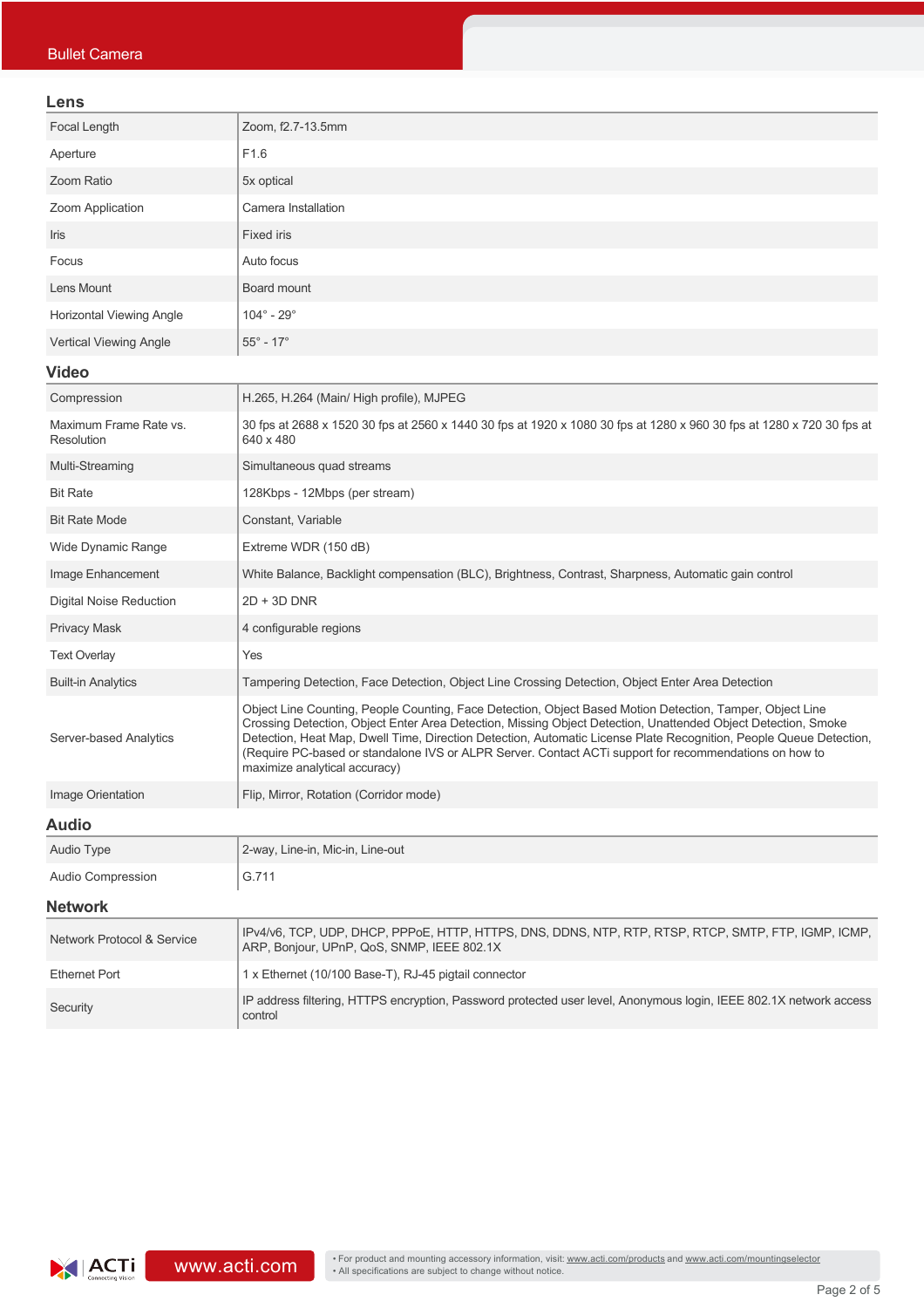| Event                |                                                                                                                                                                                                                                                                                                                           |
|----------------------|---------------------------------------------------------------------------------------------------------------------------------------------------------------------------------------------------------------------------------------------------------------------------------------------------------------------------|
| <b>Event Trigger</b> | Video motion detection (10 included and excluded polygons regions), External device through digital input, Intelligent<br>event detection, Sound detection, Video streams loss, System log buffer overrun, Remove system log, Logon events<br>(Login Failure, Login Success, Block an Account)                            |
| Event Response       | Notify control center, Change camera settings, Command other devices, E-mail notification with snapshots, Play the<br>audio file, Push notification to mobile device, Save video to local storage, Upload video to NVR server, Upload video<br>or snapshot to FTP server, Activate external device through digital output |

### **System**

| System Log              | Support                                               |  |  |  |
|-------------------------|-------------------------------------------------------|--|--|--|
| Integration             |                                                       |  |  |  |
| <b>Unified Solution</b> | Fully compatible with ACTi software                   |  |  |  |
| <b>GPS Position</b>     | Manual setting                                        |  |  |  |
| <b>ONVIF Compliant</b>  | Yes, Profile S, Profile G, Profile Q, Profile T       |  |  |  |
| GB28181 Compliant       | Yes                                                   |  |  |  |
| Web Browser             | IE 11, Google Chrome*, Microsoft Edge*, Apple Safari* |  |  |  |
| Auto Firmware Upgrade   | Yes                                                   |  |  |  |

#### **Interface**

| Audio Interface         | 1/1, Terminal block                                                             |  |  |
|-------------------------|---------------------------------------------------------------------------------|--|--|
| Analog Video Output     | 1 x CVBS, BNC connector, for installation only                                  |  |  |
| Local Storage           | MicroSD, MicroSDHC, MicroSDXC Memory Card Slot (card not included, up to 128GB) |  |  |
| Digital Input/Output    | 1/1 (Terminal block)                                                            |  |  |
| <b>Operating Button</b> | <b>Reset Button</b>                                                             |  |  |

#### **General**

| <b>Power Source</b>          | DC 12V, High PoE (IEEE802.3at)                                                                   |  |  |  |
|------------------------------|--------------------------------------------------------------------------------------------------|--|--|--|
| Power Consumption            | 14.5 W (DC), 18 W (PoE)                                                                          |  |  |  |
| Weight                       | 1272g (2.804lb)                                                                                  |  |  |  |
| <b>Dimensions</b>            | (Ø x L): 105.1mm x 297.5mm (4.1" x 11.7")                                                        |  |  |  |
| <b>Environmental Casing</b>  | Weatherproof (IP68), Vandal proof metal casing (IK10)                                            |  |  |  |
| <b>Bundled Accessories</b>   | Integrated bracket                                                                               |  |  |  |
| Mount Type                   | Integrated Bracket, Pole Mount                                                                   |  |  |  |
| <b>Operating Temperature</b> | $-30^{\circ}$ C ~ 60°C (-22°F ~ 140°F)                                                           |  |  |  |
| <b>Operating Humidity</b>    | 10% - 95% RH                                                                                     |  |  |  |
| Approvals                    | CE Class B, FCC Class B, EAC, IP68, NEMA 4X, IK10 (metal casing), CNS 16120 (TAICS, TCA) Level 1 |  |  |  |
| <b>Material</b>              | Metal                                                                                            |  |  |  |
| Real-time Clock (RTC)        | Yes                                                                                              |  |  |  |
| Warranty                     | 3 Year(s). For extended warranty offering, see http://www.acti.com/support/warranty              |  |  |  |
|                              |                                                                                                  |  |  |  |

\* cross-browser compatibility: Not available for H.265 video decoding and Intelligent Video settings

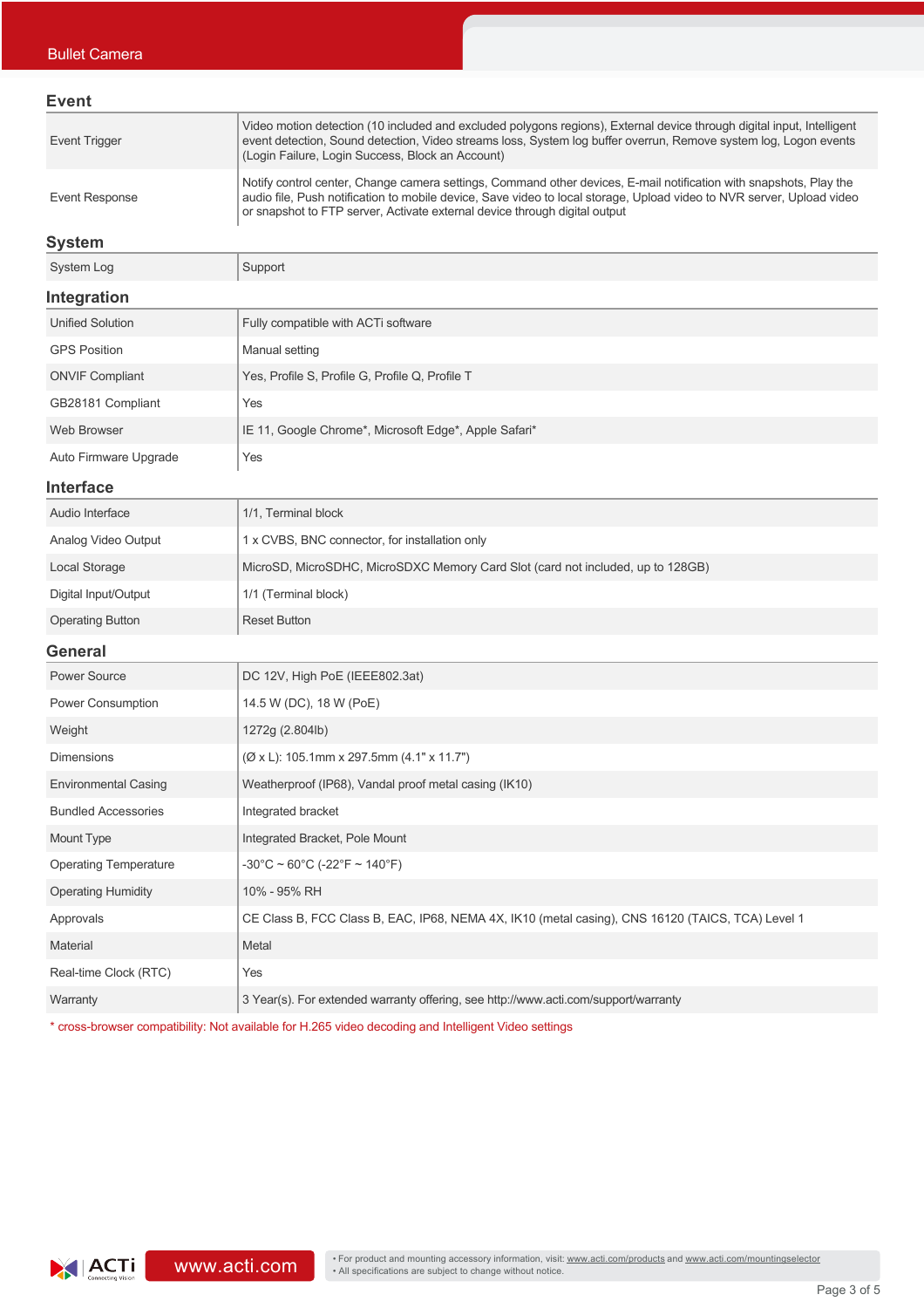# **Photo Indication**



**Dimension Diagram**





Unit: mm [inch]